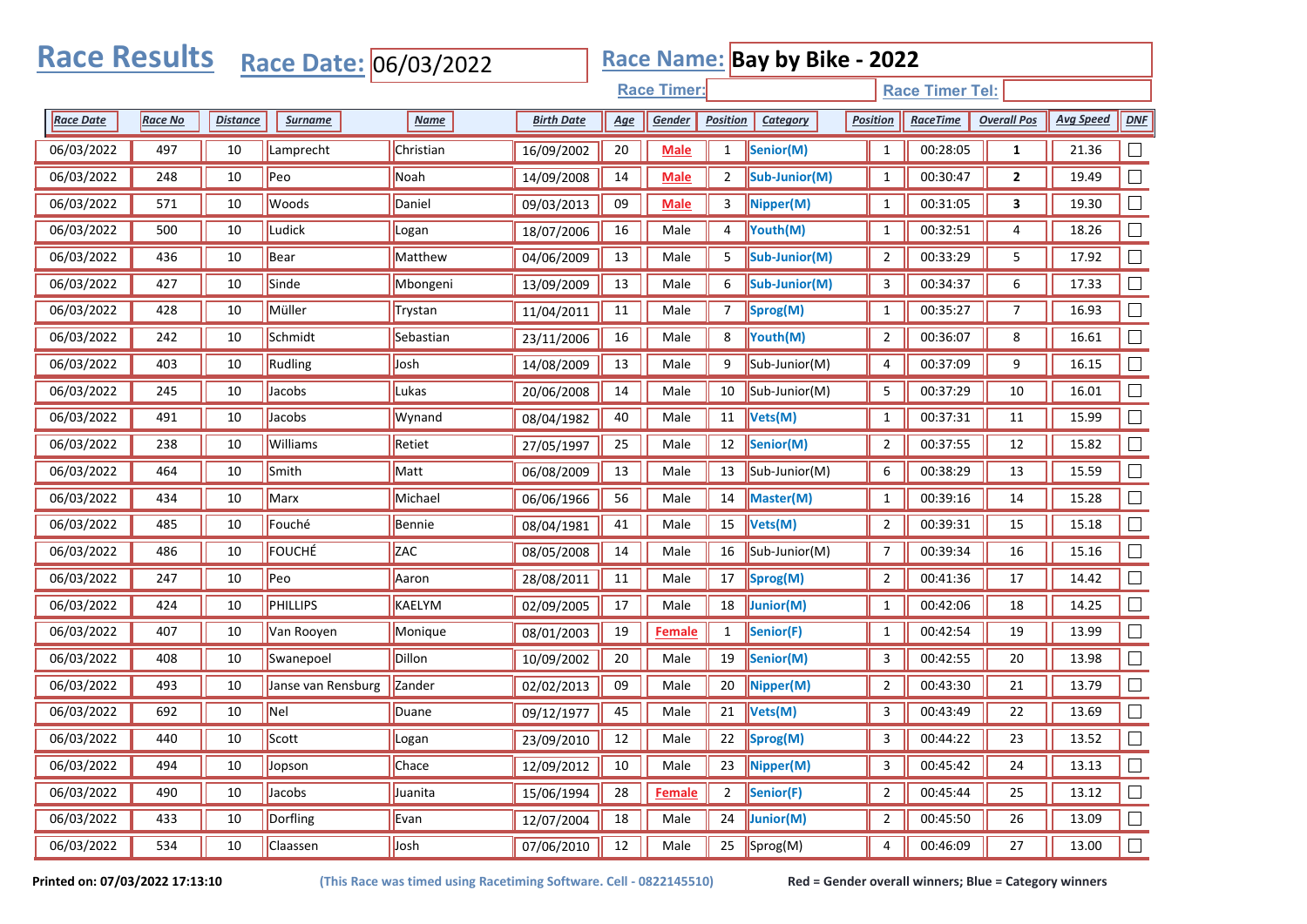| <b>Race Date</b> | <b>Race No</b> | <b>Distance</b> | <b>Surname</b> | <b>Name</b> | <b>Birth Date</b> | <u>Age</u> | Gender        | <b>Position</b> | <b>Category</b>               | <b>Position</b> | <b>RaceTime</b> | <b>Overall Pos</b> | <b>Avg Speed</b> | DNF    |
|------------------|----------------|-----------------|----------------|-------------|-------------------|------------|---------------|-----------------|-------------------------------|-----------------|-----------------|--------------------|------------------|--------|
| 06/03/2022       | 479            | 10              | <b>Brink</b>   | Monsi       | 09/05/1988        | 34         | <b>Female</b> | 3               | Sub-vets(F)                   | $\mathbf{1}$    | 00:46:13        | 28                 | 12.98            |        |
| 06/03/2022       | 419            | 10              | Adams          | Jude        | 04/11/2020        | 02         | Female        | 4               |                               | $\mathbf{1}$    | 00:46:52        | 29                 | 12.80            |        |
| 06/03/2022       | 437            | 10              | Botha          | Shasmeen    | 16/01/2010        | 12         | Female        | 5               | Sprog(F)                      | $\mathbf{1}$    | 00:49:11        | 30                 | 12.20            |        |
| 06/03/2022       | 438            | 10              | Botha          | Shudley     | 31/08/1974        | 48         | Male          | 26              | Vets(M)                       | 4               | 00:49:12        | 31                 | 12.20            |        |
| 06/03/2022       | 250            | 10              | Wilken         | Erasmus     | 21/10/1961        | 61         | Male          | 27              | <b>Grand Master(M)</b>        | $\mathbf{1}$    | 00:49:33        | 32                 | 12.11            |        |
| 06/03/2022       | 459            | 10              | Adams          | Andre       | 02/01/1969        | 53         | Male          | 28              | Master(M)                     | $\overline{2}$  | 00:49:35        | 33                 | 12.10            |        |
| 06/03/2022       | 498            | 10              | Lawson         | Ridge       | 09/07/2012        | 10         | Female        | 6               | Nipper(F)                     | $\mathbf{1}$    | 00:49:49        | 34                 | 12.04            |        |
| 06/03/2022       | 499            | 10              | Lawson         | Liam        | 13/10/1982        | 40         | Male          | 29              | Vets(M)                       | 5               | 00:49:51        | 35                 | 12.04            |        |
| 06/03/2022       | 405            | 10              | Waudby         | Aiden       | 26/05/2014        | 08         | Male          | 30              | Nipper(M)                     | 4               | 00:49:54        | 36                 | 12.02            |        |
| 06/03/2022       | 404            | 10              | Waudby         | Mark        | 15/05/1979        | 43         | Male          | 31              | $\blacktriangleright$ Vets(M) | 6               | 00:49:56        | 37                 | 12.02            |        |
| 06/03/2022       | 462            | 10              | Strydom        | Tertius     | 24/04/2009        | 13         | Male          | 32              | Sub-Junior(M)                 | 8               | 00:50:07        | 38                 | 11.97            |        |
| 06/03/2022       | 472            | 10              | Ambler         | Caleb       | 27/02/2012        | 10         | Male          | 33              | Nipper(M)                     | 5               | 00:50:19        | 39                 | 11.92            |        |
| 06/03/2022       | 246            | 10              | Peo            | Sharon      | 18/11/1970        | 52         | Female        | 7               | Master(F)                     | $\mathbf{1}$    | 00:50:46        | 40                 | 11.82            |        |
| 06/03/2022       | 406            | 10              | Krouse         | Chanel      | 07/09/1999        | 23         | Female        | 8               | Senior(F)                     | 3               | 00:51:12        | 41                 | 11.72            |        |
| 06/03/2022       | 413            | 10              | Rock           | Keegan      | 30/03/2012        | 10         | Male          | 34              | Nipper(M)                     | 6               | 00:51:34        | 42                 | 11.64            |        |
| 06/03/2022       | 244            | 10              | Lippstreu      | Caleb       | 13/05/2008        | 14         | Male          | 35              | Sub-Junior(M)                 | 9               | 00:52:38        | 43                 | 11.40            |        |
| 06/03/2022       | 243            | 10              | Lippstreu      | Aidon       | 28/12/1978        | 44         | Male          | 36              | Vets(M)                       | 7               | 00:52:40        | 44                 | 11.39            |        |
| 06/03/2022       | 241            | 10              | Plaatjies      | Jenilee     | 14/08/1987        | 35         | Female        | 9               | Sub-vets(F)                   | $\overline{2}$  | 00:52:47        | 45                 | 11.37            |        |
| 06/03/2022       | 228            | 10              | Herbert        | Gerund      | 15/12/1979        | 43         | Male          | 37              | Vets(M)                       | 8               | 00:52:50        | 46                 | 11.36            |        |
| 06/03/2022       | 401            | 10              | Lambrechts     | Stefani     | 27/04/2010        | 12         | Female        | 10              | Sprog(F)                      | $\overline{2}$  | 00:53:26        | 47                 | 11.23            |        |
| 06/03/2022       | 409            | 10              | Welgemoed      | Bridget     | 11/10/2012        | 10         | Female        | 11              | $\sqrt{\text{Nipper(F)}}$     | $\overline{2}$  | 00:53:41        | 48                 | 11.18            |        |
| 06/03/2022       | 410            | 10              | Welgemoed      | Grant       | 12/04/1983        | 39         | Male          | 38              | Sub-vets(M)                   | $\mathbf{1}$    | 00:53:43        | 49                 | 11.17            |        |
| 06/03/2022       | 417            | 10              | Taverner       | Hudson      | 12/04/2013        | 09         | Male          | 39              | Nipper(M)                     | 7               | 00:54:12        | 50                 | 11.07            |        |
| 06/03/2022       | 411            | 10              | Rock           | Clinton     | 08/04/1976        | 46         | Male          | 40              | Vets(M)                       | 9               | 00:54:13        | 51                 | 11.07            |        |
| 06/03/2022       | 441            | 10              | Jonas          | Tamara      | 09/01/2012        | 10         | Female        | 12              | $\sqrt{\text{Nipper(F)}}$     | 3               | 00:54:26        | 52                 | 11.02            |        |
| 06/03/2022       | 477            | 10              | <b>Brink</b>   | Simone      | 16/11/1985        | 37         | Female        | 13              | Sub-vets(F)                   | 3               | 00:55:03        | 53                 | 10.90            | $\Box$ |
| 06/03/2022       | 694            | 10              | Pienaar        | Marie       | 23/11/1956        | 66         | Female        | 14              | <b>Grand Master(F)</b>        | $\mathbf{1}$    | 00:55:40        | 54                 | 10.78            |        |
| 06/03/2022       | 435            | 10              | Klopper        | Amore       | 08/07/2010        | 12         | Female        | 15              | Sprog(F)                      | 3               | 00:55:51        | 55                 | 10.74            | $\Box$ |
| 06/03/2022       | 421            | 10              | Crawford       | Dean        | 23/01/2015        | 07         | Male          | 41              | $\sqrt{\text{Nipper(M)}}$     | 8               | 00:57:18        | 56                 | 10.47            | $\Box$ |
| 06/03/2022       | 420            | $10\,$          | Crawford       | James       | 04/07/1986        | 36         | Male          | 42              | Sub-vets(M)                   | $\overline{2}$  | 00:57:20        | 57                 | 10.47            | $\Box$ |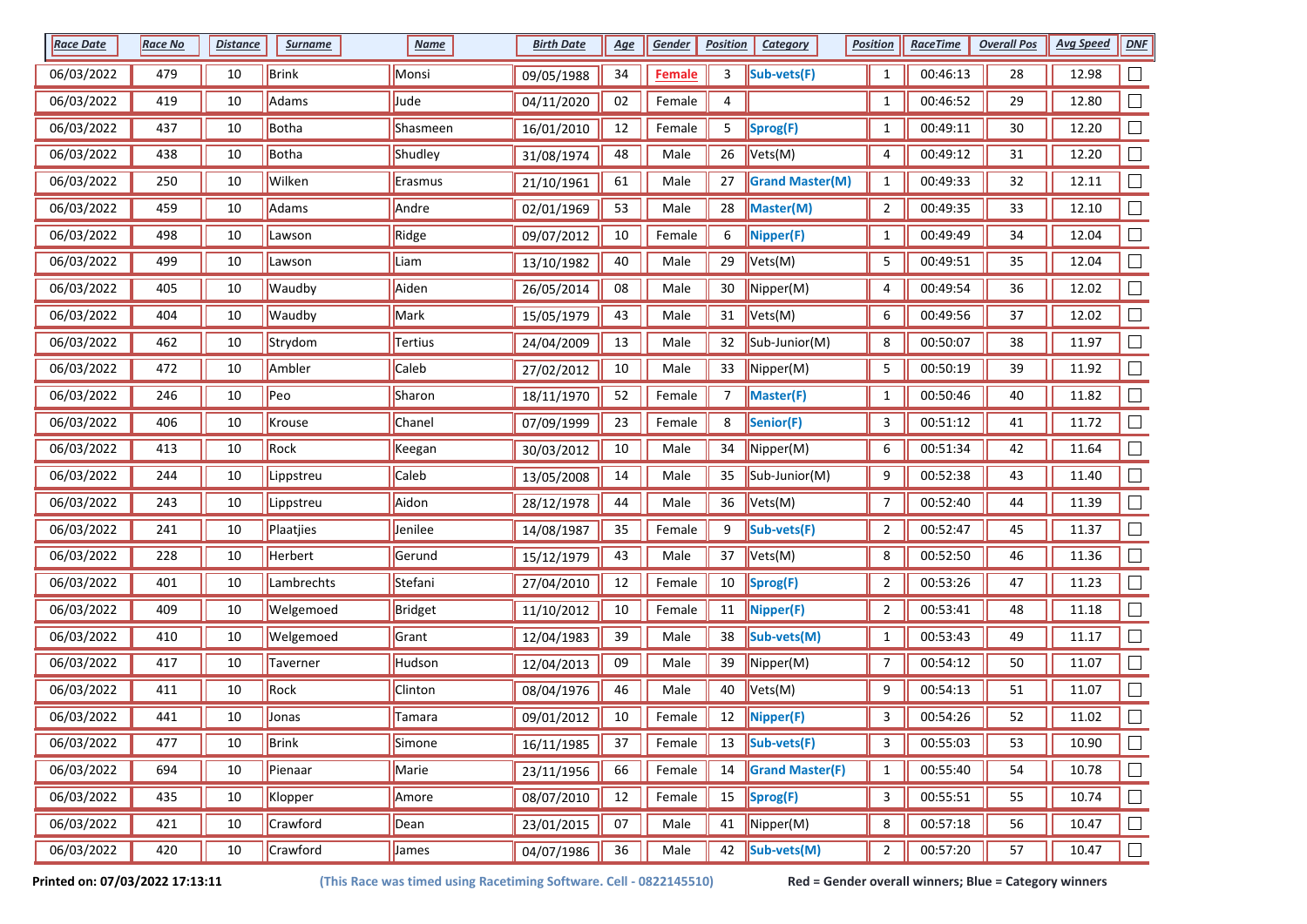| <b>Race Date</b> | <b>Race No</b> | <b>Distance</b> | <b>Surname</b> | <b>Name</b> | <b>Birth Date</b> | <u>Age</u> | Gender | <b>Position</b> | <b>Category</b>                              | <b>Position</b> | <b>RaceTime</b> | <b>Overall Pos</b> | <b>Avg Speed</b> | DNF    |
|------------------|----------------|-----------------|----------------|-------------|-------------------|------------|--------|-----------------|----------------------------------------------|-----------------|-----------------|--------------------|------------------|--------|
| 06/03/2022       | 461            | 10              | Morgan         | Joshua      | 16/04/2010        | 12         | Male   | 43              | Sprog(M)                                     | 5               | 00:57:57        | 58                 | 10.35            |        |
| 06/03/2022       | 460            | 10              | Morgan         | Deacon      | 12/09/2002        | 20         | Male   | 44              | Senior(M)                                    | 4               | 00:57:58        | 59                 | 10.35            |        |
| 06/03/2022       | 695            | 10              | Ranger         | Terry       | 24/09/1956        | 66         | Male   | 45              | <b>Grand Master(M)</b>                       | $\overline{2}$  | 00:58:01        | 60                 | 10.34            |        |
| 06/03/2022       | 698            | 10              | Smith          | Mia         | 29/01/1986        | 36         | Female | 16              | Sub-vets(F)                                  | 4               | 00:58:03        | 61                 | 10.34            |        |
| 06/03/2022       | 450            | 10              | Harmse         | Lyra        | 23/01/2012        | 10         | Female | 17              | $\sqrt{\text{Nipper(F)}}$                    | 4               | 00:58:25        | 62                 | 10.27            |        |
| 06/03/2022       | 451            | 10              | Harmse         | Linton      | 13/09/1963        | 59         | Male   | 46              | Master(M)                                    | 3               | 00:58:26        | 63                 | 10.27            | $\Box$ |
| 06/03/2022       | 476            | 10              | Bam            | Phumelela   | 02/07/2005        | 17         | Female | 18              | Junior(F)                                    | $\mathbf{1}$    | 00:58:55        | 64                 | 10.18            |        |
| 06/03/2022       | 225            | 10              | Smith          | Liam        | 16/09/2011        | 11         | Male   | 47              | Sprog(M)                                     | 6               | 00:59:16        | 65                 | 10.12            |        |
| 06/03/2022       | 226            | 10              | Smith          | Jhane       | 13/11/1976        | 46         | Male   | 48              | Vets(M)                                      | $10\,$          | 00:59:21        | 66                 | 10.11            |        |
| 06/03/2022       | 444            | 10              | Stone          | Quan-Carlo  | 08/07/2015        | 07         | Male   | 49              | $\blacksquare$ Nipper(M)                     | 9               | 01:00:54        | 67                 | 9.85             |        |
| 06/03/2022       | 445            | 10              | Stone          | Clayton     | 06/04/1975        | 47         | Male   | 50              | Vets(M)                                      | 11              | 01:00:55        | 68                 | 9.85             |        |
| 06/03/2022       | 569            | 10              | Westcott       | Estie       | 06/03/1989        | 33         | Female | 19              | Sub-vets(F)                                  | 5               | 01:01:48        | 69                 | 9.71             |        |
| 06/03/2022       | 598            | 10              | Westcott       | Jared       | 19/11/1985        | 37         | Male   | 51              | Sub-vets(M)                                  | 3               | 01:01:49        | 70                 | 9.71             |        |
| 06/03/2022       | 457            | 10              | Zwiegelaar     | Henro       | 11/01/2013        | 09         | Male   | 52              | $\blacksquare$ Nipper(M)                     | 10              | 01:02:21        | 71                 | 9.62             | $\Box$ |
| 06/03/2022       | 489            | 10              | Hanekom        | Gemma       | 12/01/2012        | 10         | Female | 20              | $\sqrt{\text{Nipper(F)}}$                    | 5               | 01:02:25        | $72\,$             | 9.61             |        |
| 06/03/2022       | 458            | 10              | Zwiegelaar     | Jacques     | 04/08/1979        | 43         | Male   | 53              | Vets(M)                                      | 12              | 01:02:28        | 73                 | 9.61             |        |
| 06/03/2022       | 448            | 10              | Snyman         | Nolan       | 18/02/2014        | 08         | Male   | 54              | Nipper(M)                                    | $11\,$          | 01:02:57        | 74                 | 9.53             |        |
| 06/03/2022       | 449            | 10              | Snyman         | Chris       | 06/05/1985        | 37         | Male   | 55              | $\vert$ Sub-vets(M)                          | 4               | 01:02:59        | 75                 | 9.53             |        |
| 06/03/2022       | 414            | 10              | Rock           | Caitlyn     | 12/04/2010        | 12         | Female | 21              | Sprog(F)                                     | 4               | 01:03:15        | 76                 | 9.49             |        |
| 06/03/2022       | 412            | 10              | Rock           | Karen       | 30/05/1979        | 43         | Female | 22              | Vets(F)                                      | $\mathbf{1}$    | 01:03:17        | 77                 | 9.48             |        |
| 06/03/2022       | 447            | 10              | Moosagie       | Shaheed     | 24/04/1974        | 48         | Male   | 56              | Vets(M)                                      | 13              | 01:05:01        | 78                 | 9.23             |        |
| 06/03/2022       | 446            | 10              | Moosagie       | Ubaid       | 13/03/2010        | 12         | Male   | 57              | Sprog(M)                                     | $\overline{7}$  | 01:05:08        | 79                 | 9.21             | $\Box$ |
| 06/03/2022       | 416            | 10              | Taverner       | Lisa        | 29/08/1975        | 47         | Female | 23              | Vets(F)                                      | $\overline{2}$  | 01:05:36        | 80                 | 9.15             |        |
| 06/03/2022       | 418            | 10              | Taverner       | Jemma       | 23/06/2010        | 12         | Female | 24              | Sprog(F)                                     | 5               | 01:05:37        | 81                 | 9.14             |        |
| 06/03/2022       | 415            | 10              | Taverner       | Martin      | 20/01/1976        | 46         | Male   | 58              | Vets(M)                                      | 14              | 01:05:38        | 82                 | 9.14             |        |
| 06/03/2022       | 423            | 10              | Beaton         | Alan        | 08/07/1981        | 41         | Male   | 59              | $\blacktriangleright$ Vets(M)                | 15              | 01:05:58        | 83                 | 9.10             | $\Box$ |
| 06/03/2022       | 422            | 10              | Beaton         | Taryn       | 31/08/1981        | 41         | Female | 25              | $\blacktriangleright$ Vets(F)                | 3               | 01:05:59        | 84                 | 9.09             | $\Box$ |
| 06/03/2022       | 466            | 10              | Roux           | Lizanne     | 02/08/1989        | 33         | Female | 26              | $\left  \text{Sub-vets}(\mathsf{F}) \right $ | 6               | 01:06:00        | 85                 | 9.09             | $\Box$ |
| 06/03/2022       | 465            | 10              | Williams       | Bianca      | 12/07/1987        | 35         | Female | 27              | $\left  \text{Sub-vets}(\mathsf{F}) \right $ | $\overline{7}$  | 01:06:01        | 86                 | 9.09             | $\Box$ |
| 06/03/2022       | 467            | $10\,$          | Roux           | Diana       | 18/02/1986        | 36         | Female | 28              | $Sub-vests(F)$                               | 8               | 01:06:10        | 87                 | 9.07             | $\Box$ |